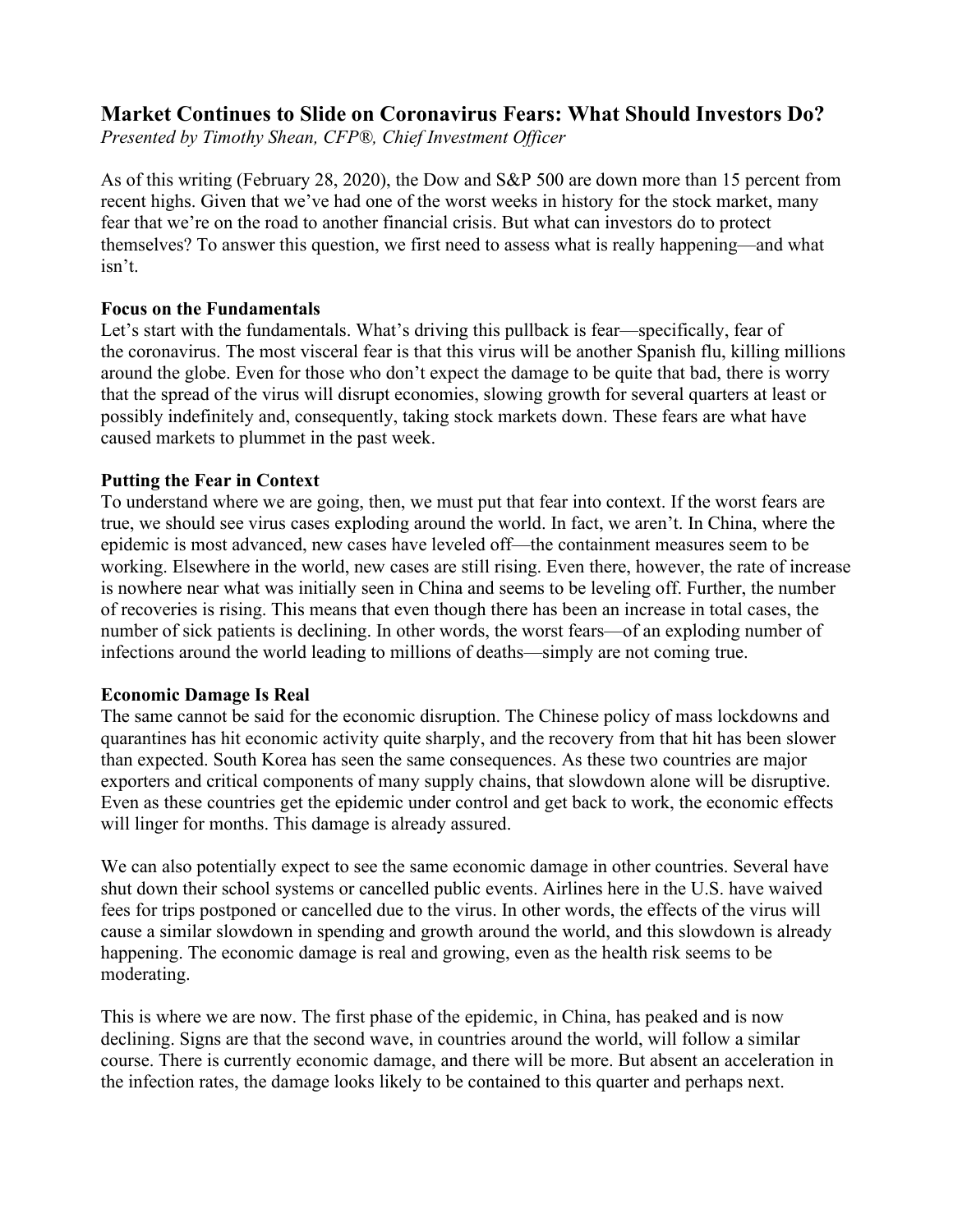## **What Are the Markets Telling Us?**

Given all of these factors, a market reaction was both reasonable and expected. What has been a surprise, though, is the speed and magnitude of that reaction. What are markets telling us? On the surface, it seems they are saying that things are considerably worse than what the infection rates and damage so far indicate. Are the markets right?

Based on history, probably not. The current decline, of about 15 percent, is in line with what happened in 2015–2016 with the Zika virus, when we saw a 12.9 percent decline. The SARS virus, in 2003, took the S&P 500 down 12.8 percent. In both cases, the market reacted with fear to what might happen and did so quickly, just as we are seeing now. In both cases, however, the actual result was not nearly as bad as feared, and markets rebounded. Right now, we are seeing peak fear—in the media and in the financial markets. While some economic damage is certain, it should be nowhere near what is now being reflected in market prices, just as we saw with Zika and SARS. It is not just epidemics that can take markets down, of course. If you look at other sharp market drops, we see a similar pattern of a quick decline and subsequent recovery.

This past week has been a difficult one, and conditions might well get worse. There is no timetable for the end of the epidemic. It might last a while. We will, however, ultimately see an end, and the data suggests it might not be far off. At that point, we will also see a subsequent normalization of the markets, just as we did with Zika and SARS. Any action we consider should take that information into account.

## **Important Reminders for Investors**

.

As investors, we also need to consider two final points. First, even though stock markets are down, bond markets are up. For a diversified portfolio, the drop is material but not nearly as bad as the indices themselves. Events like this are the reason we diversified in the first place.

Second, unless you need the money immediately, a drop (even a big one like we are seeing) and then recovery are just part of the normal ebb and flow of markets. We have seen this pattern many times before, most recently at the end of 2018. Of course, market declines are always a surprise and always scary. Over time, however, the fundamentals reassert themselves, and growth resumes.

As we look at the data, we need to think back to the sharp market drop in 2018 and the subsequent recovery. We need to remember the Zika virus pullback and the subsequent recovery. We need to remember that market pullbacks are normal, even ones that are big and fast. And we need to remember that we made it through all of those and many more. We will make it through this.

###

Timothy Shean, CFP®, CIP is a financial professional with Potomac Financial Private Client Group, LLC located at 11130 Sunrise Valley Drive, Suite 130, Reston, VA 20191 and can be reached at 703.891.9960. The financial consultants of Potomac Financial Private Client Group, LLC are Registered Representatives and Investment Adviser Representatives with/and offer securities and advisory services through Commonwealth Financial Network, Member FINRA/SIPC, a Registered Investment Adviser. Fixed Insurance products and services offered through CES Insurance Agency.

Authored by Brad McMillan, CFA®, CAIA, MAI, managing principal, chief investment officer, at Commonwealth Financial Network®.